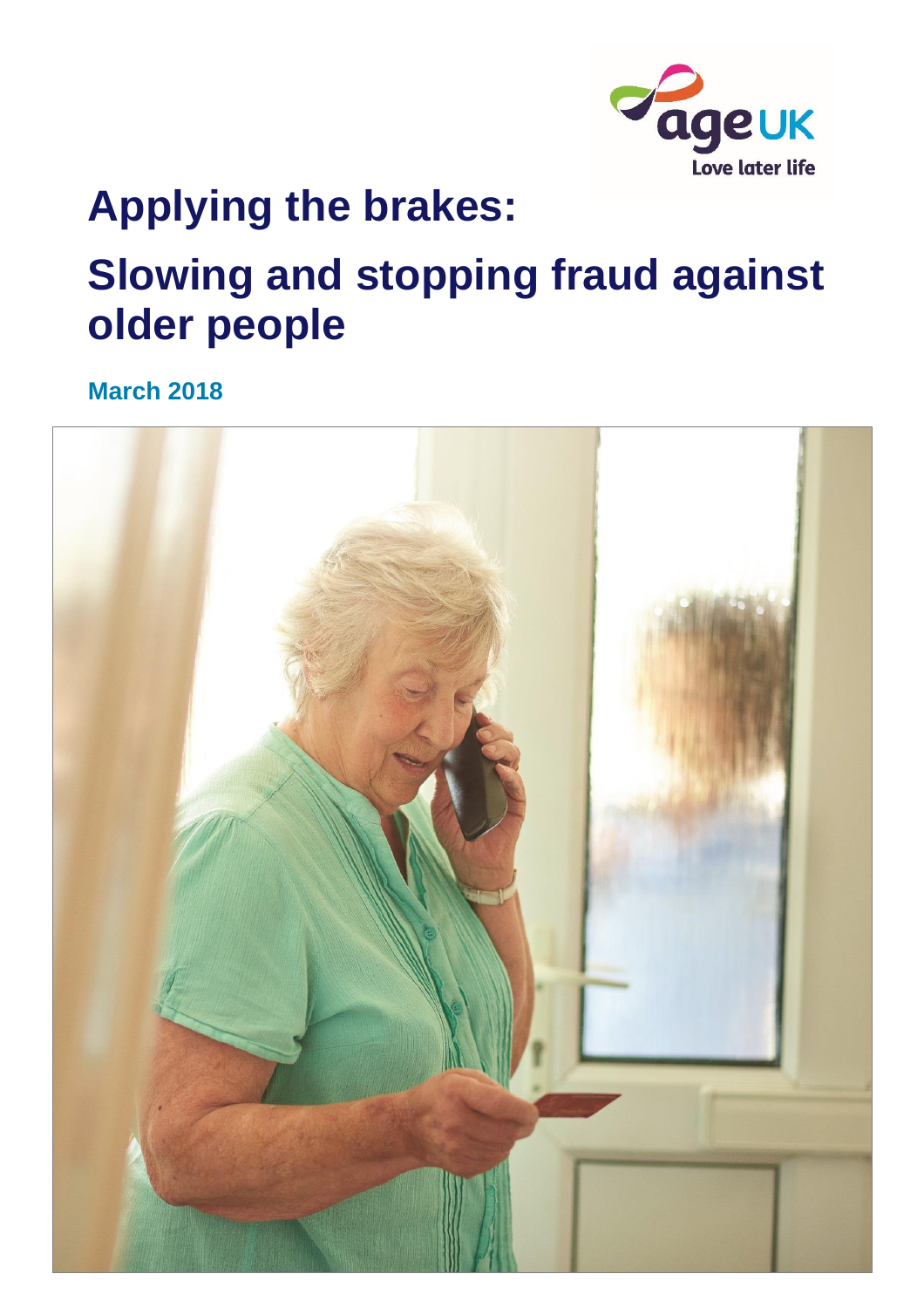### **Contents**

### **About Age UK**

Age UK is the country's largest charity dedicated to helping everyone make the most of later life. We believe in a world where everyone can love later life and we work every day to achieve this.

We help more than 7m people every year, providing companionship, advice and support for older people who need it most.

Age UK is a charitable company limited by guarantee and registered in England and Wales (registered charity number 1128267 and registered company number 6825798). Registered address: Tavis House,1–6 Tavistock Square, London WC1H 9NA. Age UK and its subsidiary companies and charities form the Age UK Group, dedicated to helping more people love later life. ID203854 03/18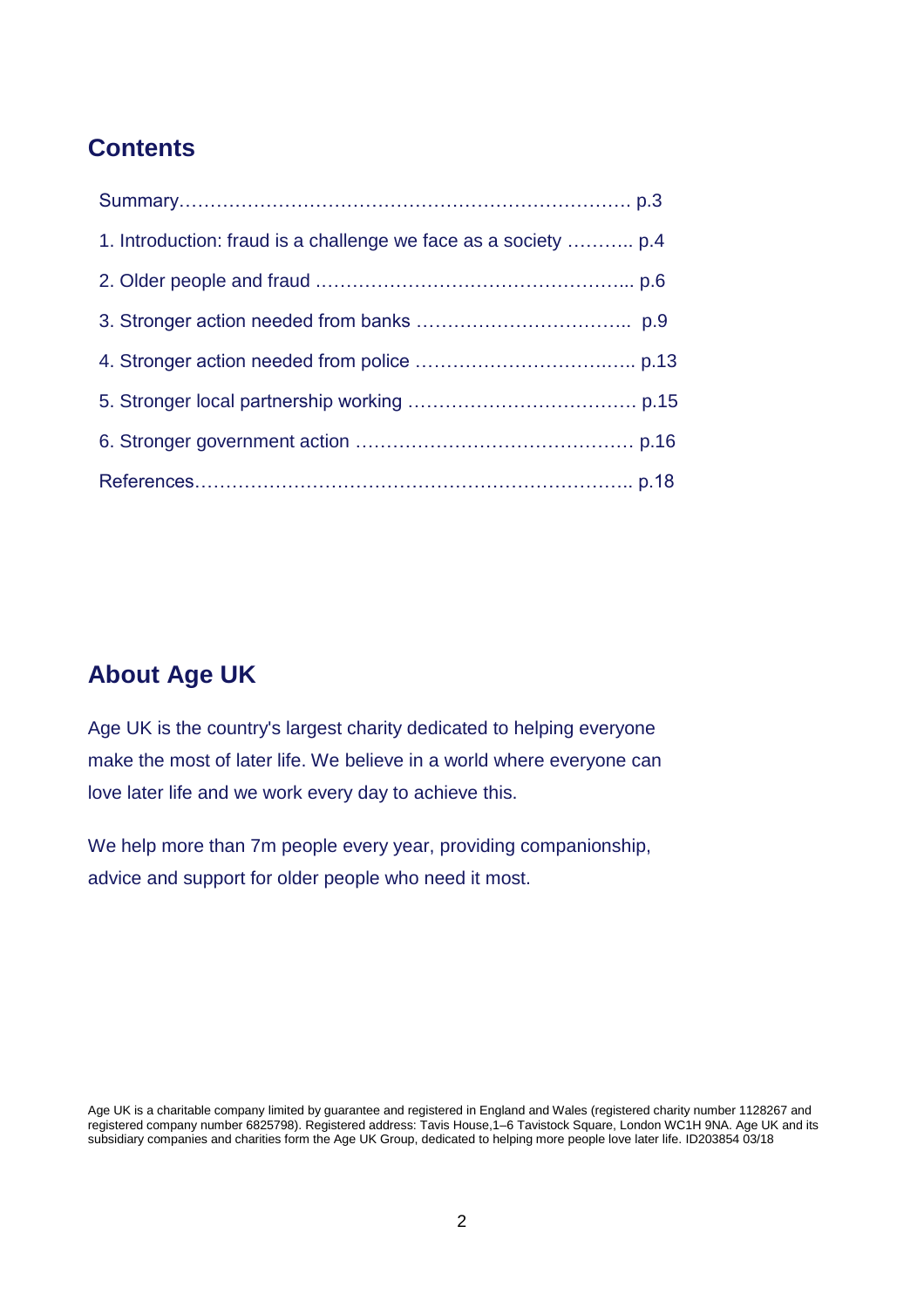### **Summary**

- More than two-fifths (43%) of older people almost 5 million people aged 65 and over – believe they have been targeted by scammers.
- Fraud can destroy people's life savings, health and independence.
- While it is important to tackle online fraud, a lot of fraud still takes place over the phone, on the doorstep or by post. The Government and other agencies should keep investing in ways to tackle these non-digital frauds.
- Consumers lack protection from sophisticated frauds where fraudsters trick them into authorising transactions. To incentivise better security systems, banks should face greater liability for money lost this way and should be accountable to Government and consumers for progress.
- Older people often tell us that they think it is their bank's responsibility to protect them from fraud – even more so for vulnerable customers – and want to be given more protections, including delays and warnings.
- Trading Standards services have a key role to play in tackling fraud but have suffered severe cuts to resources. As a result, there has been a 50 per cent fall in Trading Standards spending in the last seven years. Services now spend an average £1.87 – less than the price of a latte – per head every year. If the Government wants to make tackling fraud a real priority it must ensure Trading Standards services have the resources they need.
- Too often adult safeguarding is a victim of the ongoing crisis in social care. The Government must make sure local authorities have the resources they need to meet their duties under the Care Act.
- Adult social care services, Trading Standards services, police forces and other local agencies need to work in partnership to tackle fraud.
- The Home Office should make fraud a strategic policing priority and ensure police forces have adequate resources, incentives and guidance, and hold them accountable for action.
- Action to tackle pension and investment fraud has been far too slow. The Government should urgently introduce a pension cold call ban, default consumers into pension guidance and strengthen pension providers' ability to prevent fraud.

♂ 5 million targeted Almost 5 million older people (65+) believe they have been targeted by scammers.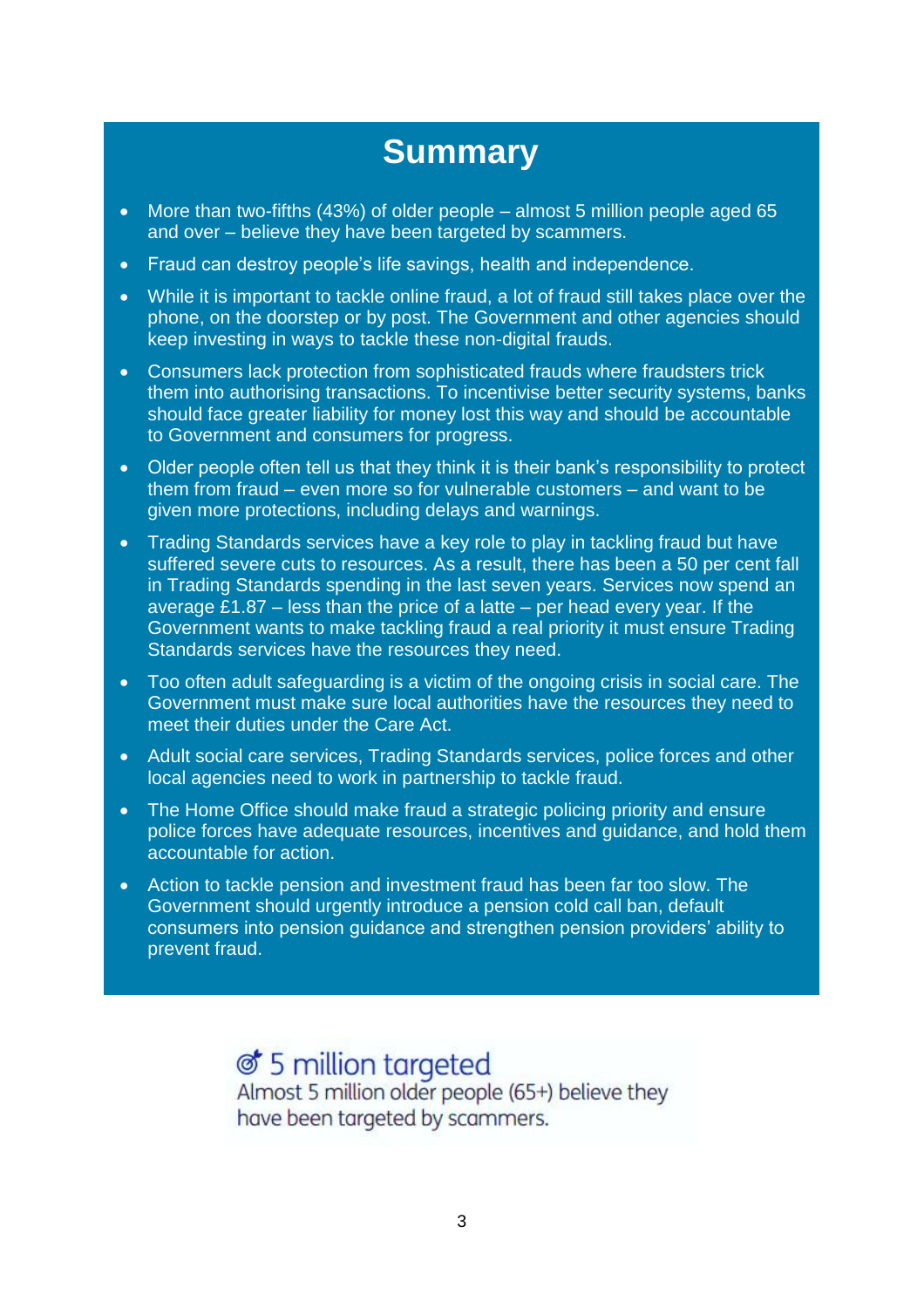## **1. Introduction: fraud is a challenge we face as a society**

### How big a crime is fraud?

More than two-fifths (43%) of older people – that's almost 5 million people aged  $65+$  – believe they have been targeted by scammers.<sup>1</sup> You are 5 times more likely to be a victim of fraud than domestic burglary, and nearly a third (31%) of all crime is fraud.<sup>2</sup>

People of all ages, education and wealth are victims of fraud. However, older people are over-represented as victims of particular types of fraud, including pension and investment fraud, postal scams, doorstep scams and telephone scams.

For example, the average age of victims of mass marketing postal fraud is  $75.<sup>3</sup>$  This includes lottery and prize scams, and clairvoyant scams (see case study 1). Often, victims are at home alone all day, craving any opportunity for contact or interaction with the outside world.



Another example is how fraudsters target people aged 55+ with investment scams, as this is the stage in life when a person's wealth is usually at its peak (see case study 2). Such scams have grown since the 2015 pension freedoms, and victims lose a massive £32,000 on average.<sup>4</sup>

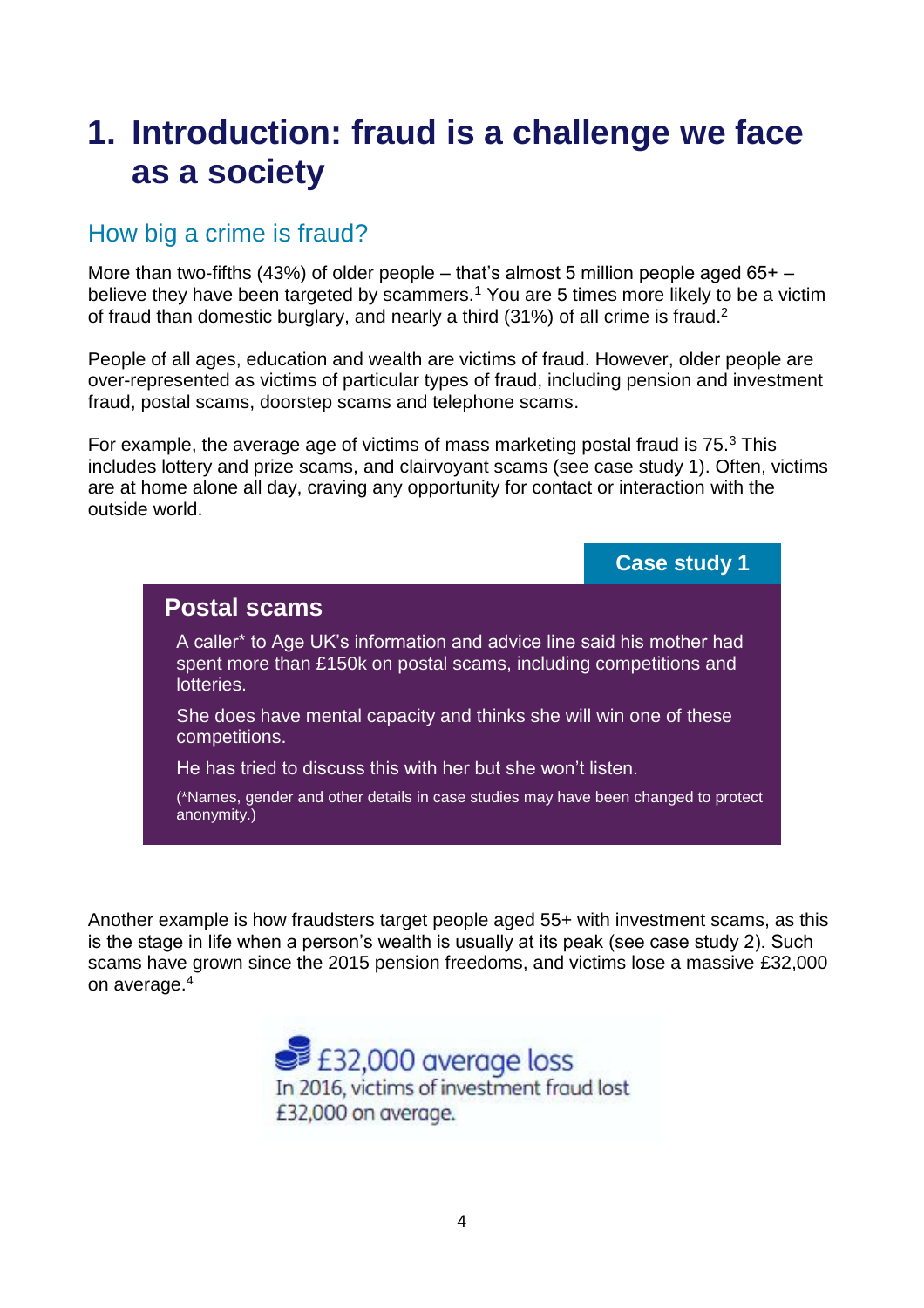#### **Case study 2**

#### **Investment fraud**

A caller to Age UK's information and advice line said she was worried about her uncle. He was showing signs of dementia and losing some short-term memory.

He had given nearly all his life savings – around £100k – to a bogus wine company. Despite her presenting evidence to him that it is a scam, he says the people are friendly.

He was forgetting to pay bills and his debts were mounting up.

The banking industry has decent protections and compensation in place for victims of fraud where the fraudster acts without the victim's involvement. However, Age UK is increasingly concerned about fraud where fraudsters trick the victims into making a payment or giving out their personal or financial information. New statistics show that more than £100m was lost to these scams in the first half of 2017.<sup>5</sup>

While fraud ruins the lives of people of all ages, our ageing population means there is a growing number of older people who face certain risk factors. For example, by 2050 the number of people living with dementia is projected to more than double to 2 million.<sup>6</sup> In future, banks will have more older customers to serve, local authorities will have more older people in the community to support, and police with have more to protect. It is in all our interests to step up to the challenge of tackling fraud.

### **■ 75 average age**

The average age of victims of mass marketing postal fraud is 75.

### This report

This report aims to –

- 1. Set out our vision of a safer future through recommendations for banks, police forces, local authorities and the Government.
- 2. Share Age UK's insight into older people's views and experiences of fraud, including on what can put them at risk, and how banks should protect them.

This report is based on the experiences of older people and their families that we see through our services, workshops we conducted with older people and recent polling evidence commissioned by Age UK.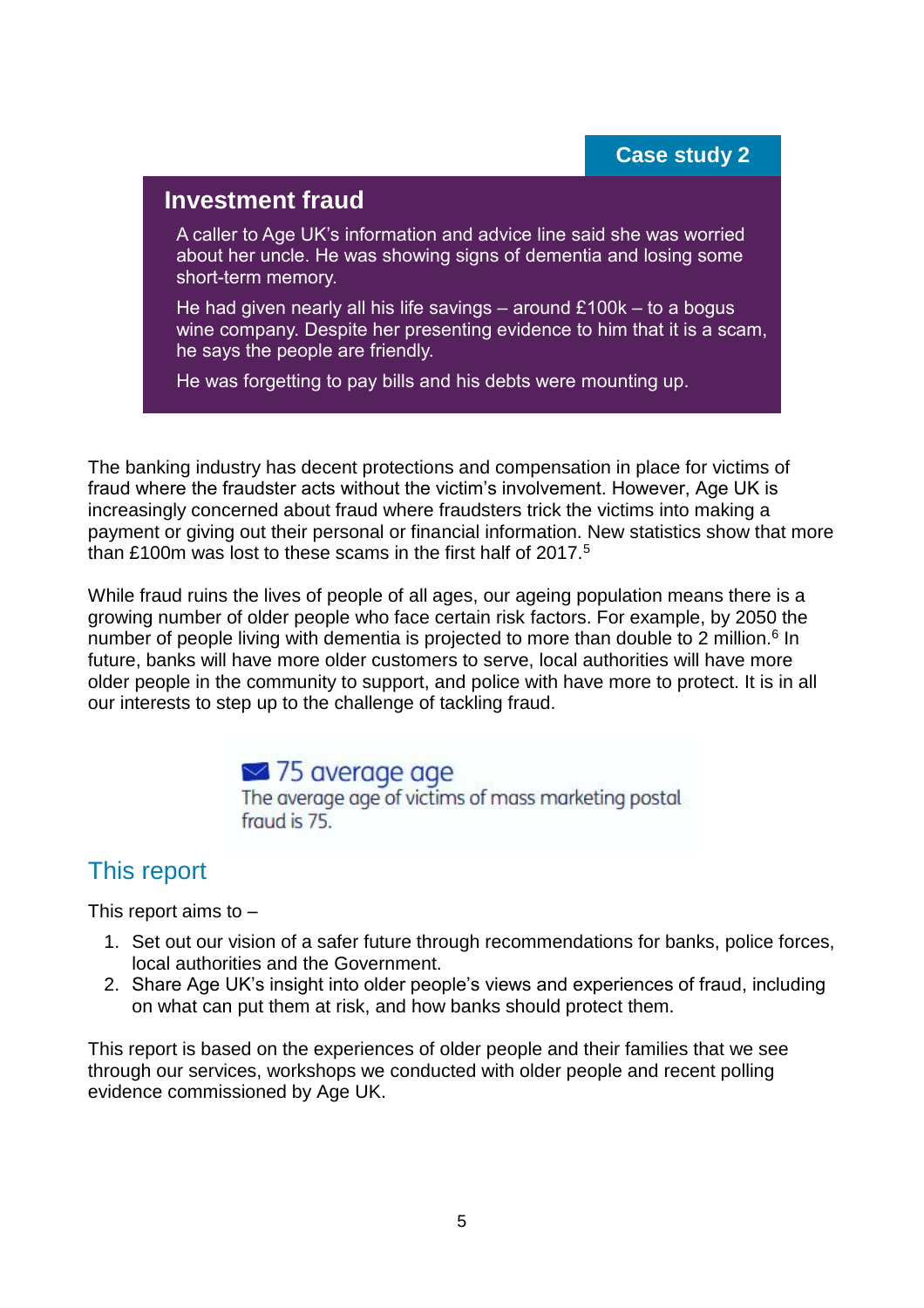# **2. Older people and fraud**

### What are the risk factors for older people?

Some older people are especially at risk, either because fraudsters target them or because their circumstances make them vulnerable – they may be bereaved, lonely, isolated, living with dementia or other cognitive impairment or otherwise lacking support. For example, of those older people targeted by fraudsters, over a quarter (27%) of single people responded to the scam, compared to just under a tenth (9%) of their married counterparts.<sup>7</sup>

Many of the case studies in this report illustrate these risks, including the difficulties facing relatives of victims who strongly suspect fraud but cannot convince them that it is happening (see case study 3).

#### **Case study 3**

### **Intervening to protect a loved one**

A caller to Age UK's information and advice line was worried about her mother, who was in her 80s.

She had been receiving phone calls from people selling time shares and had spent more than £5k.

The caller was worried because her mother was giving out financial and personal information on the phone, despite her warning her repeatedly not to do so. Her mother was forgetting these warnings and continuing to put herself at risk.

### What are the financial and health impacts of fraud?

The impacts of fraud can be shattering. Some older people lose their life savings, which they worked decades for and were meant to provide for their retirement. Even relatively small losses can be devastating to the victim. In our polling, around 1 in 8 of those who lost money (13%) lost more than £1,000, while a quarter (23%) lost less than £100.<sup>8</sup>

In the case of older people in vulnerable circumstances, the impacts can go beyond money, affecting their physical and mental health too. This can even mean that someone who was living at home independently is no longer able to (see case study 4).

On top of the personal harm caused, this increases demand on under-pressure public services like the NHS and social care. People defrauded in their own homes are 2.5 times more likely either to die or go into residential care within a year.<sup>9</sup>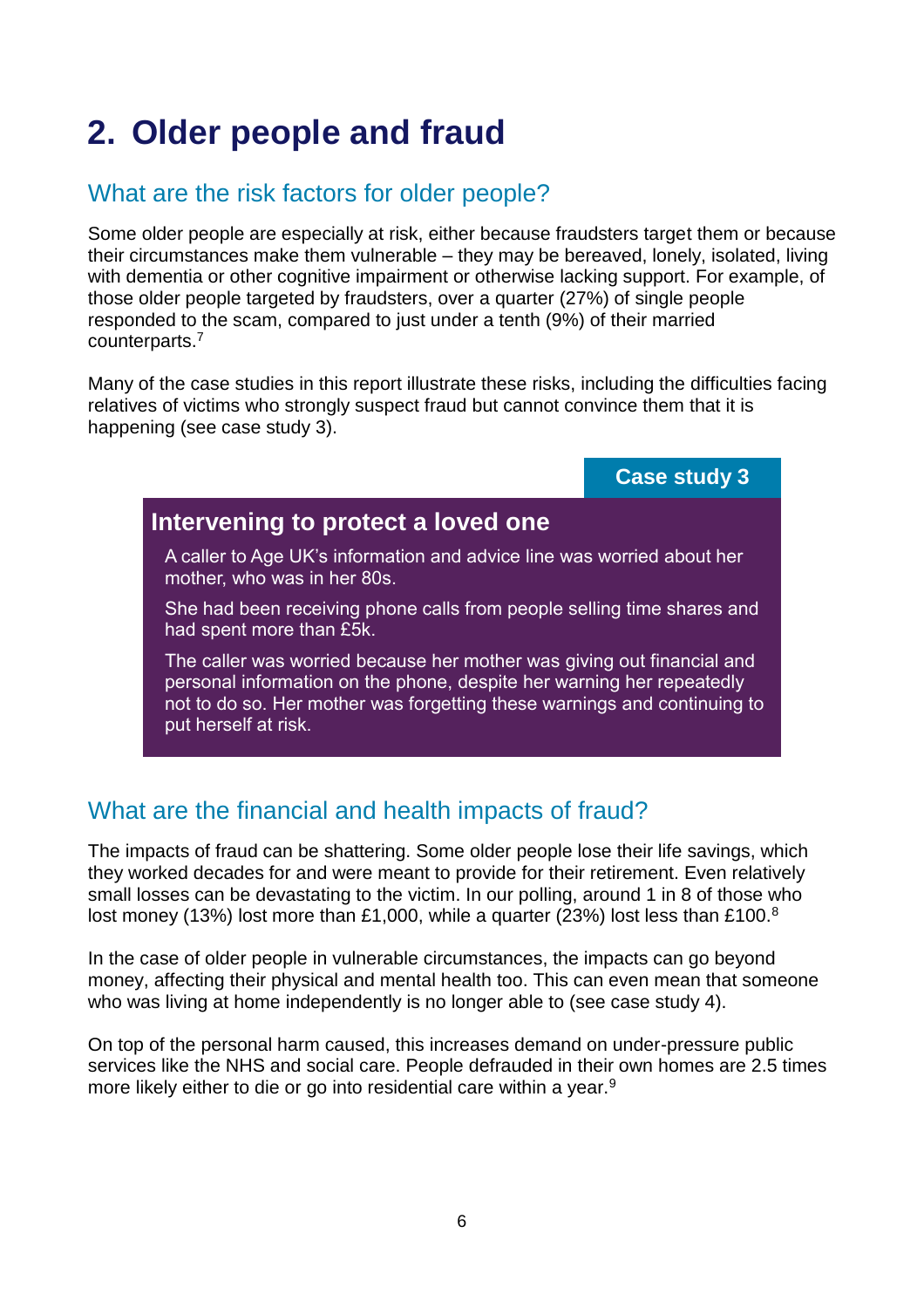### **Impacts on health and independence**

An Age UK service user raised concerns about his neighbour, an older woman who lived alone and was the victim of a doorstep scammer.

She had vascular dementia and needed help with washing, dressing, preparing food, etc. But after being scammed she wouldn't open the door to anyone, leaving her to struggle to look after herself.

She deteriorated to such a degree that another neighbour became concerned, and called an ambulance.

She then spent over a month in hospital and is now in a care home.

Recent interviews we carried out with people who had been scammed or targeted show that fear of further fraud incidents can cause people to disengage from technology. This can exacerbate isolation and work against people being able to live independently at home. One person said –

*I'm frustrated. I unplugged my telephone because of all these nuisance calls. And I rarely go on the computer now. I used to enjoy that.*<sup>10</sup>

### How much fraud occurs online?

Older people are affected by fraud occurring both online and offline. Age UK sees cases of older people scammed through online dating fraud and computer repair scams, for example (case study 5). Research by Citizens Advice suggests that while older people do experience online fraud, scams experienced by people aged 65+ are more likely to occur through phone calls and less likely to occur by email or online, compared to younger people.<sup>11</sup>

#### **Case study 5**

#### **Online dating fraud**

A caller to Age UK's information and advice line raised concerns about his mother, who lived in France and was living with dementia.

She had been scammed through an online dating agency and lost more than £10k.

The caller had tried to raise the issue but his mother denied there was a problem.

He wanted her to return to the UK but she didn't want to despite being very isolated.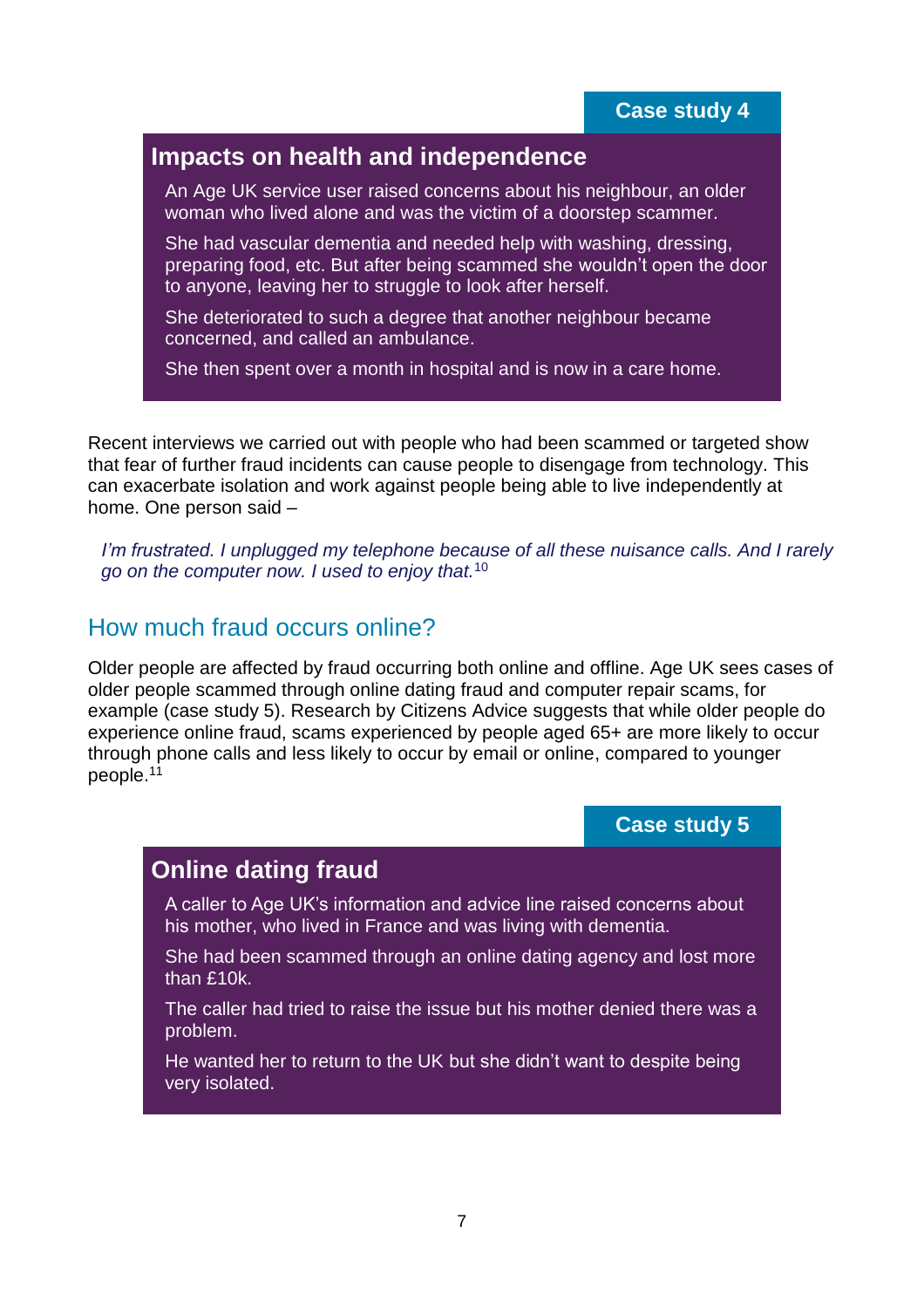While internet use among older people is growing, a majority (59%) of people aged 75+ are still not online. Those over 75s who do use the internet are less likely to bank, make transactions and shop online.<sup>12</sup> They are also less confident in knowing how to manage access to their personal data online and less likely to use security features beyond antivirus packages and passwords.<sup>13</sup>

We welcome recent attention on online/cyber fraud, such as the Public Accounts Committee inquiry.<sup>14</sup> However, banks, the police, the Government and other agencies should not overlook offline fraud, such as doorstep and phone scams, which are still all too common. Indeed, approaching half of fraud incidents (44%) are not 'cyber-related'.<sup>15</sup> Further, efforts to educate consumers should include strategies to reach people who are not online. This is becoming more difficult as bank branches continue to close.

### What support is there for victims?

Only a minority of fraud victims report their experience. Among people aged 65+, a full two-thirds (64%) targeted by fraudsters didn't report it to an official channel such as Action Fraud, the police, a bank or local authority.<sup>16</sup> A third (36%) of those targeted confided in friends and family, and more than a fifth (22%) admitted they didn't tell anyone at all because they felt too embarrassed. Of the minority who do report, support is inconsistent across the country.

Age UK is piloting a scams prevention and victim support programme (Box 1).



### **Age UK programme of scams prevention and victim support**

Age UK supports older people affected by scams, and their families, in a number of ways.

We provide a range of information and advice through our helpline, website and handy guides, such as our Avoiding Scams guide.<sup>17</sup>

Some local Age UKs provide services to support older people who have been scammed, or are at risk of being scammed.<sup>18</sup>

We want to expand this work and have won funding from City Bridge Trust to pilot a new scam prevention and victim support service. Working in partnership with Action Fraud, a number of local Age UKs in London will  $-$ 

- Raise awareness of scams among older people and their friends and family.
- Give one-to-one support to older people who are vulnerable and at risk of scams, empowering them to feel safer and more confident.
- Provide specialist one-to-one support sessions for older victims, helping them address the financial, health and social impacts.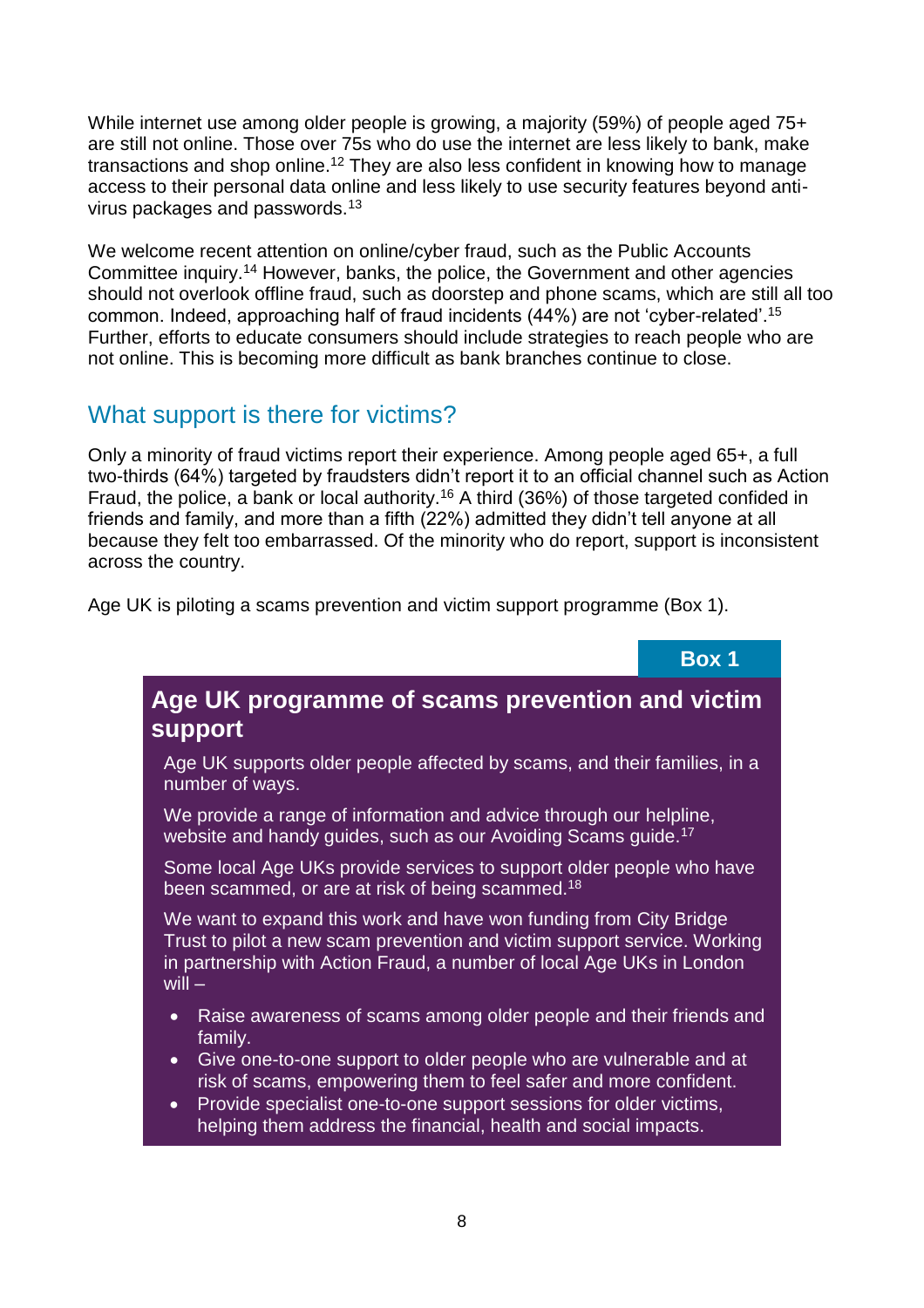# **3. Stronger action needed from banks**

### Why do banks have a key role to play?

Banks have a unique and central role to play in protecting their customers from fraud. They can: educate and warn customers; spot and challenge suspicious payments and patterns; deny scammers access to a bank account and spot accounts being used by scammers; and support customers who become victims.

While current legislation makes banks liable for fraud that has not been authorised by the customer, they are not liable for fraud where the fraudster has manipulated someone into authorising a payment. Which? has highlighted this issue through its 2016 super-complaint on authorised push payment scams.<sup>19</sup> Age UK believes banks need a clear incentive to prevent fraud, which must include liability for losses in certain circumstances.

While it's encouraging that the Payment Systems Regulator and UK Finance are developing a model of 'contingent reimbursement' for scam victims where a bank has not done enough to protect them, how successful this will be will depend on what the standards are that the bank must meet and what the expectations are on customers.

We also welcome other positive industry developments, including Confirmation of Payee, best practice standards for banks responding to a scam report, the Banking Protocol and the new British Standards Institute code of practice on fraud.<sup>20</sup> However, each has its limitations and they will take time to bring results.

**That is why Age UK is calling on all banks to take immediate and strong action to prevent scams – especially protections that do not depend on customers' ability to detect scams – to complement longer-term efforts to help consumers to protect themselves.**

### What do older people expect of their bank?

We held workshops with older people to hear their experiences of scams and opinions on the role banks should play in protecting their customers. We presented a number of real life, anonymised scam case studies, getting their views on what the customers and bank should have done to prevent it. The workshops provide valuable qualitative insight into older people's views and was kindly supported by the Nationwide Building Society.

Some participants felt it is their bank's responsibility to protect their money, including from fraud.

*'I would say it's the bank's responsibility [to stop scams] because they're using your money and it's therefore their responsibility, and also they're [doing] transfers, cards, all the rest and it's not as secure as they say it is.'*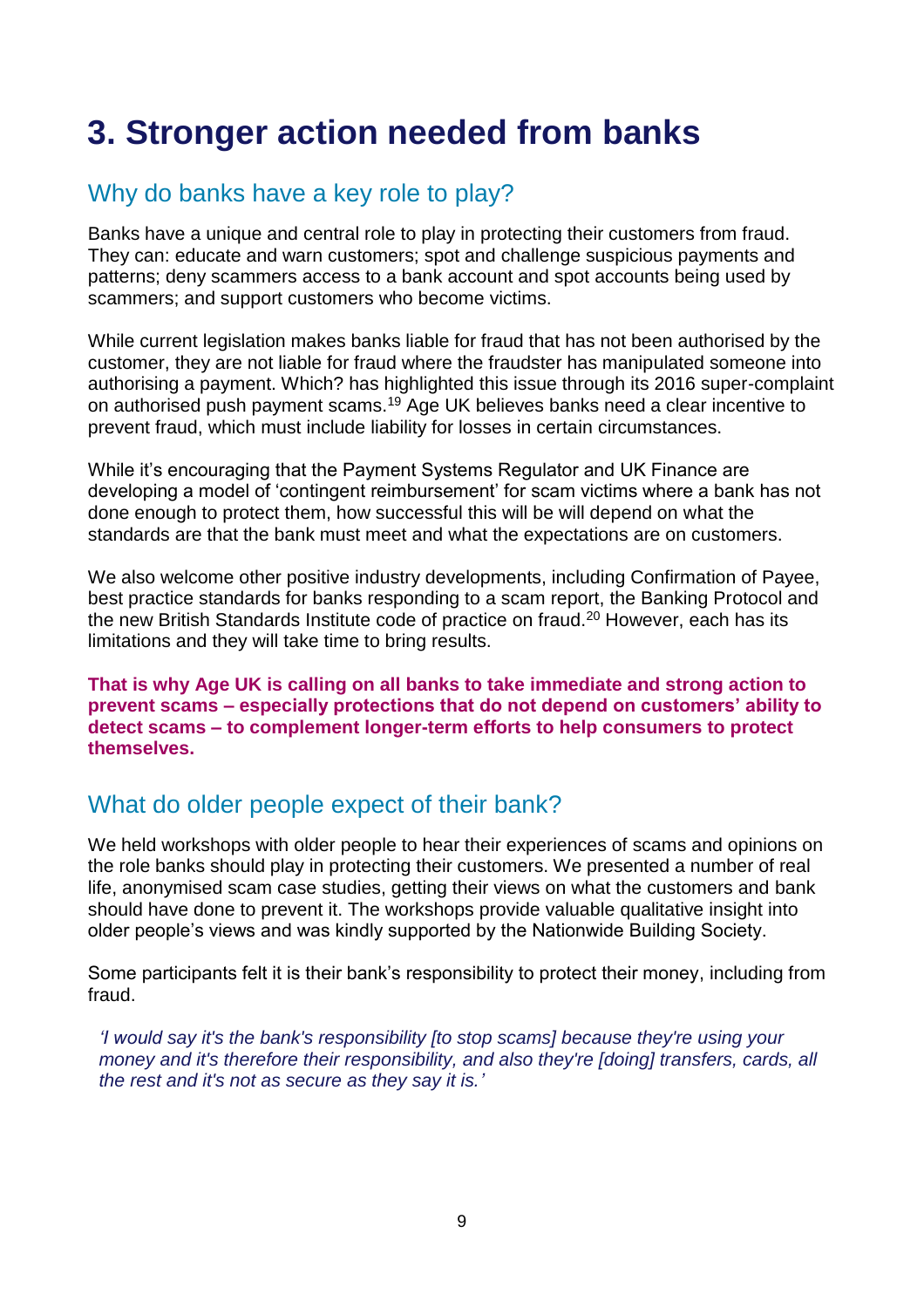Some felt banks should have an even higher responsibility to protect customers in vulnerable circumstances. This includes people living with dementia or other cognitive impairments, experiencing ill health, and being socially isolated or lonely (case study 6).

*'What about people who have mental illnesses, where they don't know what's happening to them? They can be scammed so easily... So, the bank should have the responsibility.'*

*'It's sad but a lot of older people have no-one to talk about the situation. If they had someone they could go to, to say "This is what I've just been told", then maybe it wouldn't happen, but if someone lives on their own and they are phoned [by the scammer], that throws you, for a start, to get a call like that.* 

*So, if they had someone they could, I don't know, maybe a phone number or something, someone they could speak to, then maybe it would stop a little bit of it.'*

**Case study 6**

### **Customer vulnerability**

Ms T was in her 80s when she was defrauded of more than £100k by investment fraudsters.

At the time of the fraud, she was living with a serious health condition and taking medication, which affected her cognitive skills.

Her relatives contacted Age UK to discuss her case. They feel her bank – who she had banked with in branch for forty years – failed her.

It should have spotted her uncharacteristic behaviour, including her agitation, and inconsistent reasons given for the payments, and flagged the highly unusual large payment instructions as suspicious.

Further, some participants' views on who should be liable for money lost to a scam shifted when it came to customers in vulnerable circumstances; they felt that banks should be held liable where customers are less able to protect themselves.

Some participants liked the idea that their bank should query and delay large or unusual payments, and for customers being able to specify a payment threshold (£X) above which the bank should provide additional security.

*'I would have expected [the bank to have] some kind of time block. You know, if it was a large amount of money I would definitely expect something like a 24-hour delay.'*

*'Do you think you could have an arrangement with your bank where if there's any amount over £200 being transferred they should question it? I don't know if there is.'*

Some did not think a delay would in and of itself enhance protection, suggesting it would need to be accompanied by the bank checking the payment with the customer, highlighting scam risks, investigating the payee or seeing if the customer is a previous scam victim.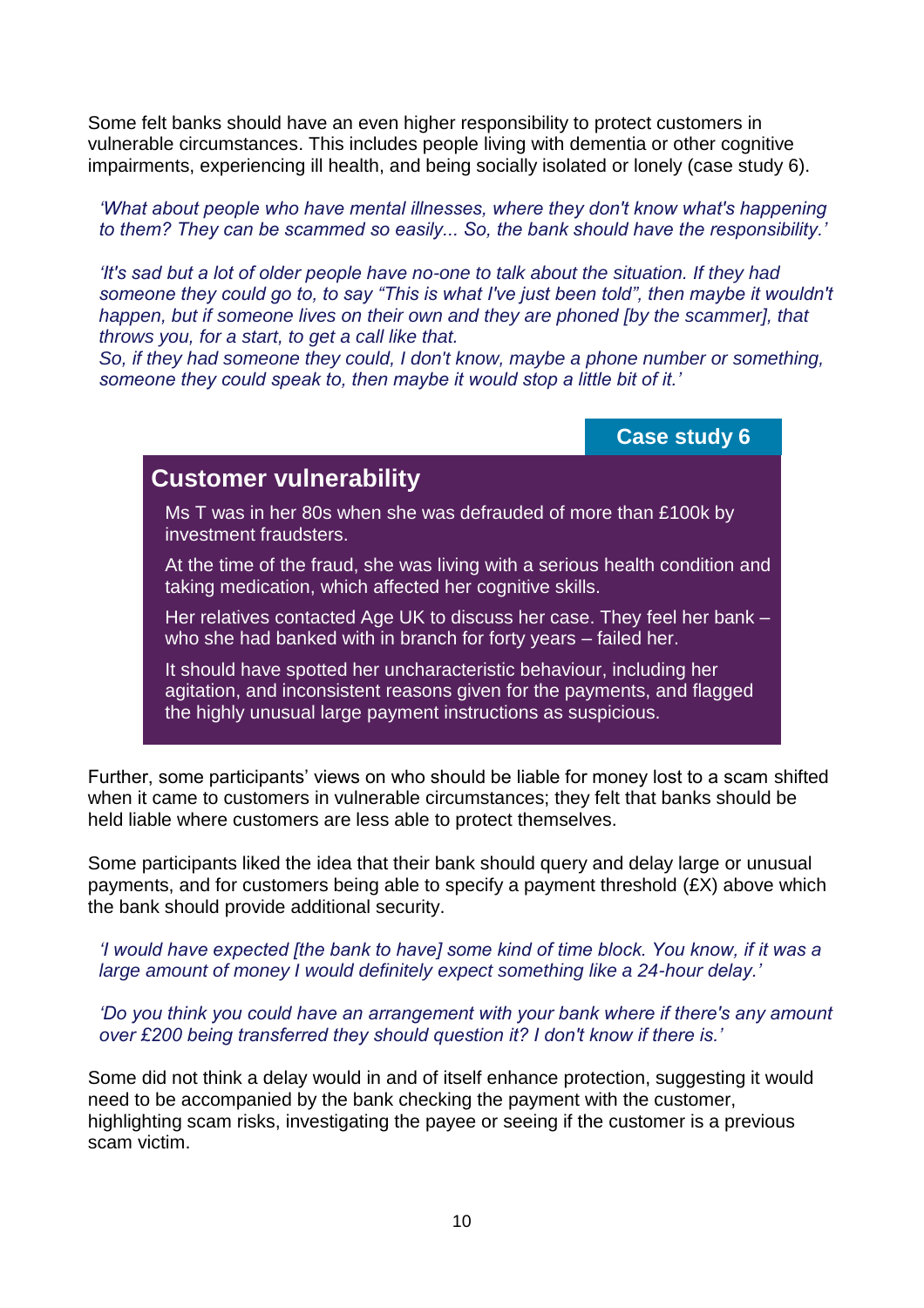Some participants wanted to be able to nominate a trusted third party who their bank would notify when they authorise a large or unusual payment. That person would not have power to stop the payment but could raise concerns with the customer. However, there were concerns about privacy.

*'If you go into a branch, if you can find one, and you say "Look, I'm getting a bit doddery and I now want any transaction that I make to go past my daughter or whoever as a second opinion", I think that's what they should do and if they don't do that then it becomes their responsibility.'*

*'They give you a hundred quid if you put the wife on the bank account! But nowhere on that form does it say "If you feel vulnerable is there somebody we can contact?" And I think that's one of the things they could put on that.'* 

Some people felt banks do not provide enough support to customers who lose money in a scam, that they have a duty to support their customers, and that there is too much inconsistency in support between banks.<sup>21</sup>

*'The banks are not doing you a favour by holding your money, you're doing them a favour because they're lending your money out and they're getting interest on it, so they should be responsible for providing some kind of support.'*

Having reviewed a range of banks' anti-fraud awareness messages, participants felt banks need to use materials that are age-friendly, i.e. accessible, relevant and practical.

*'I like this [message] but could the writing be bigger because anyone with partial sight, they can't see, it's too small lettering, they can't read that.'*

*'I didn't like this one because an older person might look and think "Well, I don't have a [smartphone] like that so this can't apply to me", whereas it should be all phones.' 'Yeah, I don't have a phone like that either, I've got an old-fashioned one.'*

### Applying the brakes: better use of friction in payments

At a time of growing concern about fraud, Age UK believes speed of payments should not be banks' or customers' only concern. **We believe additional friction during large or unusual payments – 'applying the brakes' – would improve scam prevention.** By friction, we mean a pause, 'cooling off' period or window in which customers can reconsider a payment while in a 'cold' emotional state.

Research shows fraudsters deliberately arouse emotions such as panic or anxiety to pressure victims into making decisions in a 'hot state'. In FCA research on investment fraud, 'Half of over 55s surveyed agree you need to act quickly to get a good deal, an attitude exploited by fraudsters who offer time-limited deals.'<sup>22</sup> A recent academic paper recommended that 'Educating consumers to postpone financial decisions until they are in calm emotional states may protect against this common persuasion tactic.'23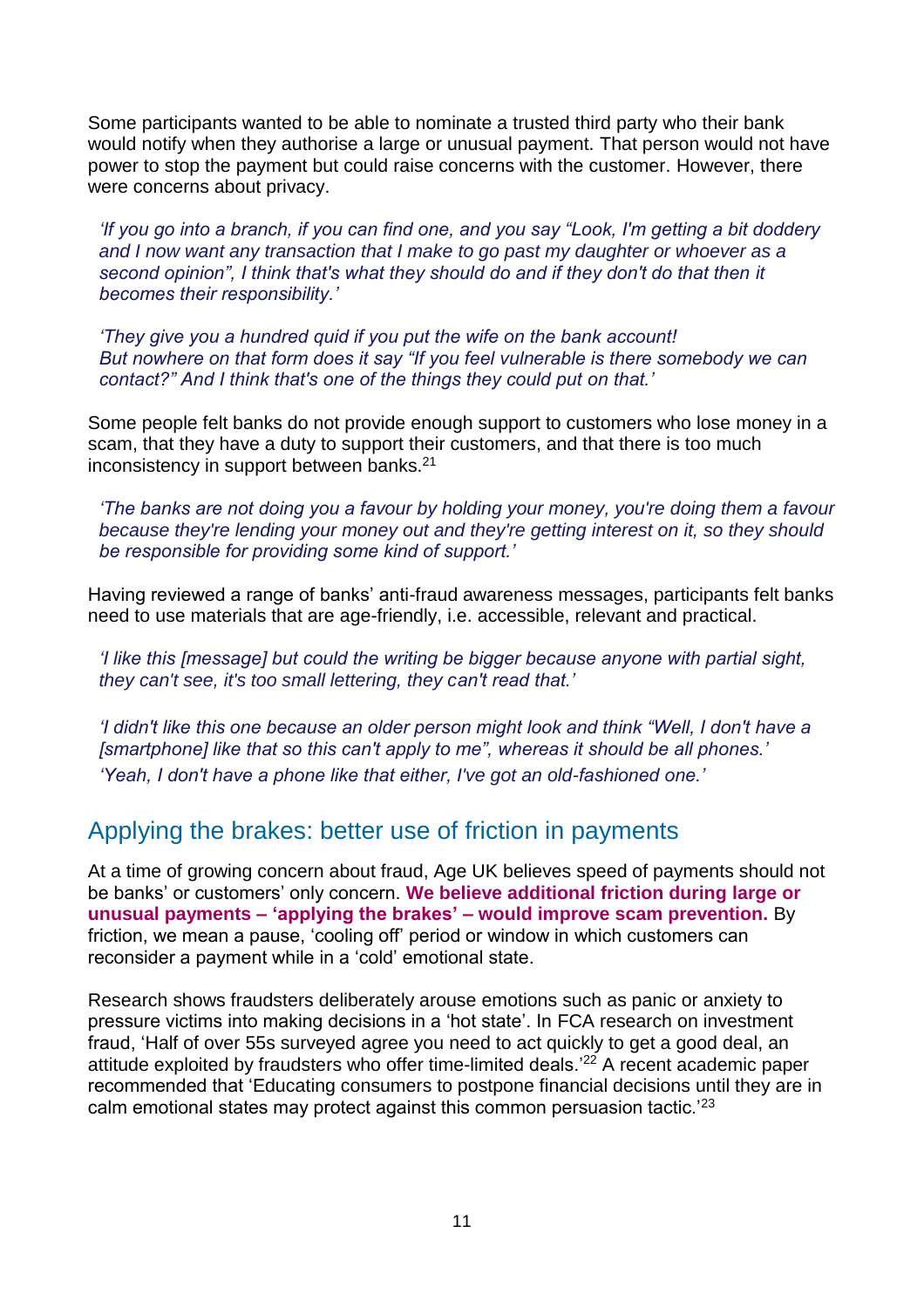Banks must find effective ways to identify customers at risk as well as suspicious payments and receiving accounts, and introduce friction, coupled with effective warnings. They should give customers options to make payments in safer, slower ways, as well as in the fastest and most convenient ways. This is vital to preventing scams happening in the first place. The Joint Fraud Taskforce is exploring these options, but banks need to act swiftly to implement any changes.

**Banks must find ways to identify customers at risk, as well as suspicious payments and receiving accounts, and introduce friction with effective warnings**

#### **What does Age UK want to see from banks?**

Financial institutions should –

- 1. Radically improve security systems to prevent fraud, including better identification of customers at risk and suspicious transactions.<sup>24</sup>
- 2. Bear a greater level of liability for losses where the customer has been misled into authorising a payment, to incentivise greater security.<sup>25</sup>
- 3. Conduct stronger due diligence to stop fraudsters opening bank accounts or using them to commit fraud.
- 4. Provide extra protection to customers in vulnerable circumstances, including those living with dementia or other health conditions, those who are bereaved, and previous victims.
- 5. More specifically, they should give customers effective mid-payment warnings and a time window to reconsider large or unusual payments. The Joint Fraud Taskforce should explore these options with banks.
- 6. Give customers more options to choose extra protection, such as for payments over a specified threshold.
- 7. Ensure victims are supported to deal with the financial and emotional impacts of fraud, including by signposting to other organisations.
- 8. Raise awareness of fraud to customers in an effective way, ensuring information is understandable and practical and reaches people who are not online.
- 9. Ensure all customers have access to secure and accessible banking that meets their needs; branch closures must not result in pressure to adopt online banking which people may feel unwilling or unconfident about using.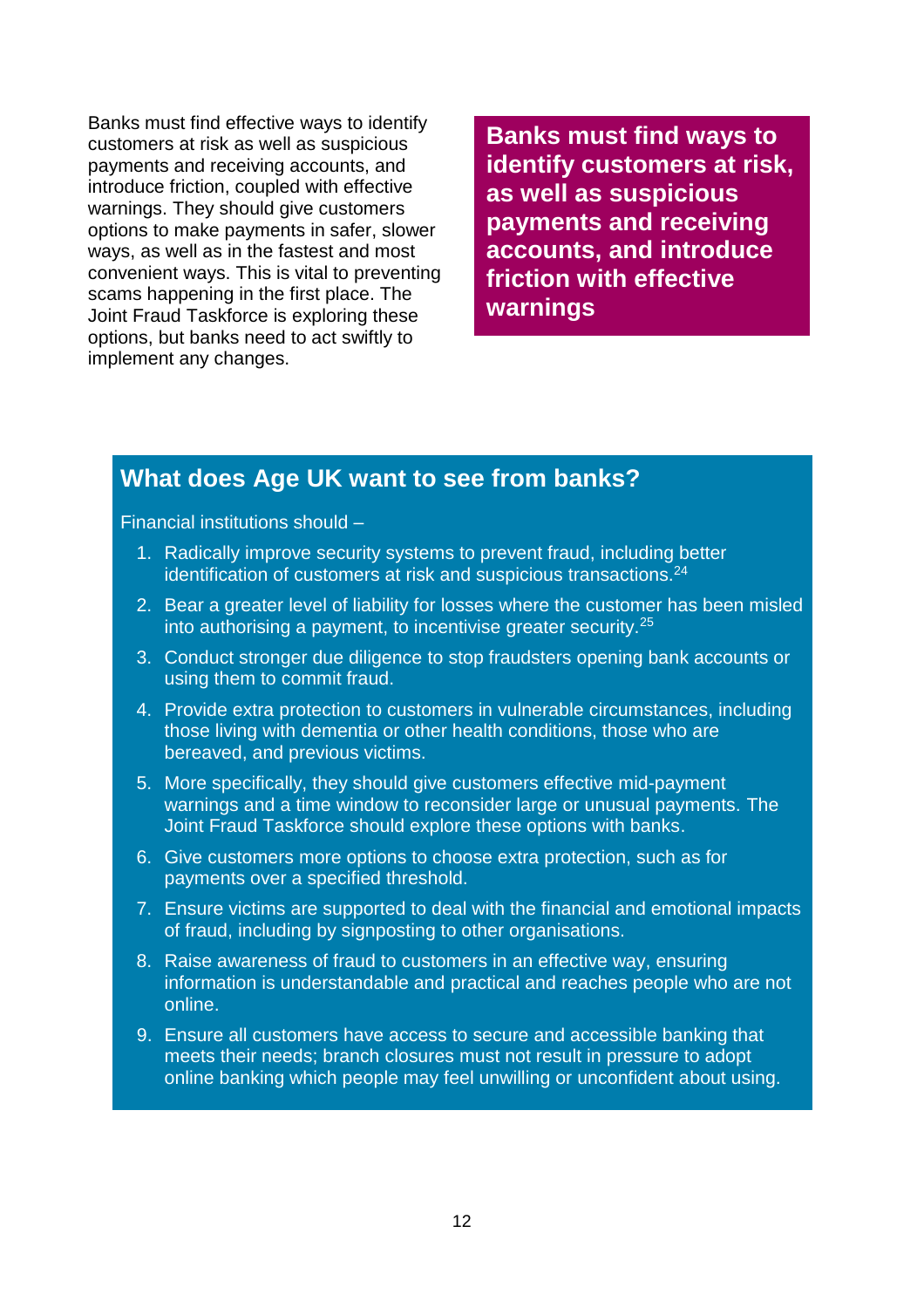# **4. Stronger action needed from police**

### How good is the police response to fraud?

Aside from banks, other agencies have a key role in tackling fraud. Police forces can do more to raise awareness in the community, pursue fraudsters and support victims. They are particularly key to tackling certain fraud types, including doorstep scams.

The Public Accounts Committee (PAC) highlighted the inconsistency of police responses to fraud across the country.<sup>26</sup> An older fraud victim in one part of the country may receive good support, while someone in another area may be left without any help to recover and protect themselves in future.

Low reporting rates are another challenge. In our polling, one in ten (11%) older people targeted by a scam reported it to the police, with less than one in twenty (3%) reporting to Action Fraud. The main reasons for not reporting were 'I didn't see the point' (74%) and 'I didn't know who to report it to' (13%).<sup>27</sup>

We welcome the recent focus the Home Office has given to older people and fraud, including through the Older People's Action Plan. The Home Office should ensure police forces tackle fraud effectively, particularly fraud against people in vulnerable circumstances. We want every Police and Crime Commissioner (PCC) to make protecting vulnerable people from fraud a priority and to build on good practice (see Box 2). We will be writing to every PCC asking them to do this.

**Box 2**

### **Operation Signature in Sussex**

Operation Signature is Sussex Police's campaign to tackle fraud.<sup>28</sup>

It involves raising awareness in the community, helping people take steps to protect themselves and equipping banks and other professionals in contact with older people to spot the signs that someone may be a victim.

It also involves practical work with victims to prevent further losses. This includes mail re-direction, offering advice on call blocking devices, contacting family to suggest Power of Attorney, and referring them to other support services.

This work reflects Sussex PCC's Police and Crime Plan,<sup>29</sup> which says -

'Many crimes remain "hidden" and under-reported such as domestic abuse, serious sexual offences, child and elder exploitation, anti-social behaviour, hate crimes and fraud.

I will seek to increase the reporting of these under-reported crimes to ensure vulnerable victims identified can be fully supported and the offenders brought to justice.'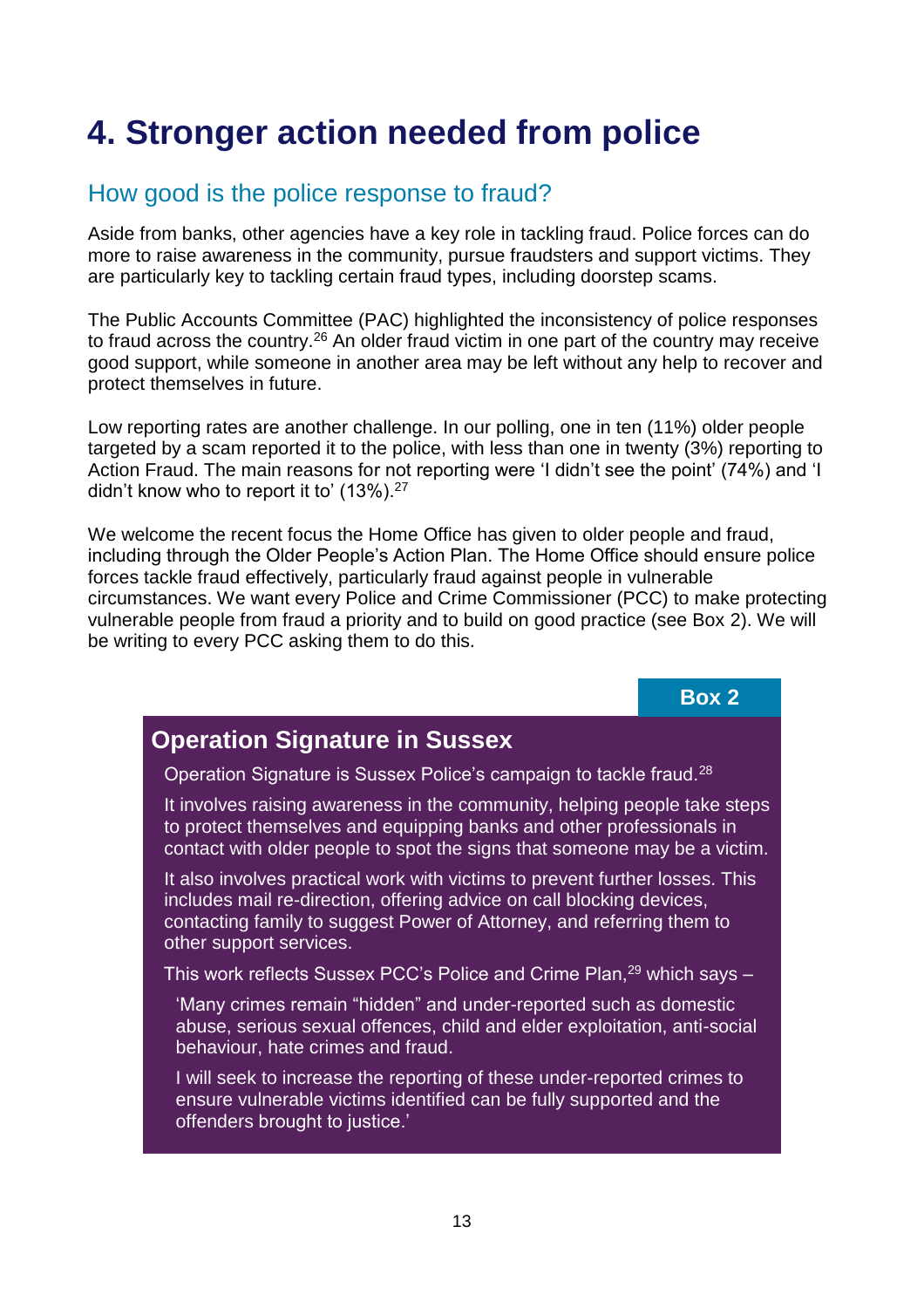The Joint Fraud Taskforce (JFT), which co-ordinates strategic action between the banking industry, law enforcement, government and other sectors, has made progress.<sup>i</sup> We support the PAC calls for the JFT to make meaningful progress and be held accountable. We are worried that repeat low-value offences slip under the radar, even though they can have a serious impact on individuals.

### **What does Age UK want to see from the police and Home Office?**

- 1. The Home Office should make fraud a strategic policing priority. It should ensure police forces have adequate resources, incentives and guidance, and hold forces accountable for their performance.
- 2. All police forces should recognise the scale of fraud and the harm it causes victims, and improve their response.
- 3. All Police and Crime Commissioners should make protecting vulnerable people from fraud a priority, recognising that the harm may be significant even if the financial loss is relatively low.
- 4. The HMICFRS should inspect police forces' response to fraud, including an assessment of how well forces are doing in relation to fraud affecting vulnerable people.
- 5. We support the PAC recommendation for the Home Office to ensure the Joint Fraud Taskforce has a clear role, makes strong and timely recommendations to banks, police and other sectors, and is accountable for progress.
- 6. The Home Office should hold financial institutions accountable for progress in tackling fraud, requiring them to report to the Government, and make some information available to the public, on their performance.

 $\overline{\phantom{a}}$ <sup>i</sup> Age UK is a member of the Victims and Susceptibility work strand of the JFT.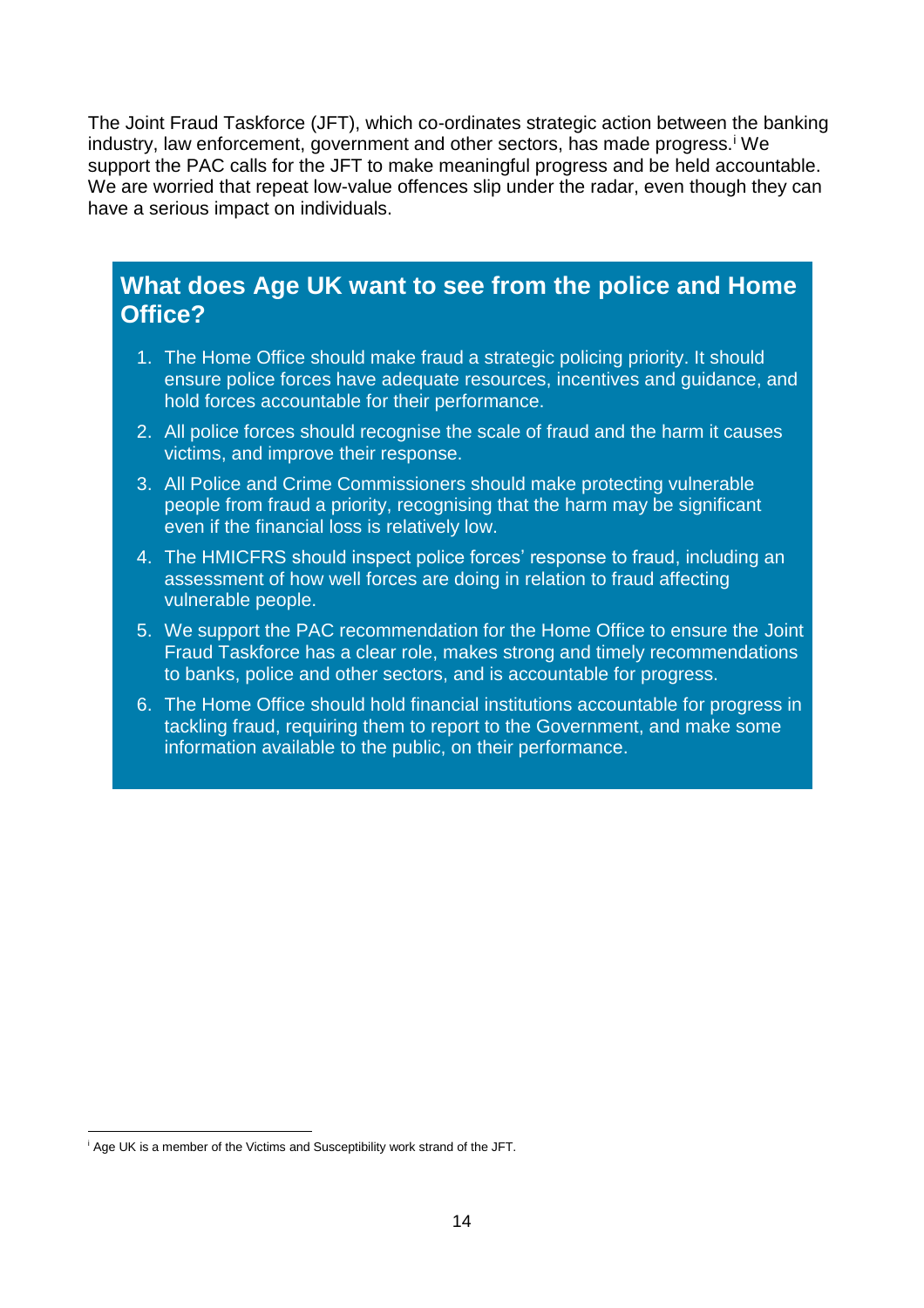# **5. Stronger local partnership working**

### What local agencies can tackle fraud?

Many fraud victims fall through the gaps between agencies, remaining unspotted and unsupported in their community. Older people told us they want to feel their local community is facing the challenge of fraud together.

Local authorities have a duty under the Care Act to lead a multi-agency local adult safeguarding system that seeks to prevent abuse, including fraud as a form of financial abuse, and stop it quickly when it happens. We need much more effective partnership working to do this. That means adult social care and Trading Standards teams working together with local police forces, fire and rescue services, the voluntary sector and other agencies. No one agency can do it by itself.

We are concerned this partnership working is not happening in enough places, although there are some examples of good practice, such as the West Yorkshire Financial Exploitation and Abuse Team, where these teams work closely together to raise awareness in the community, protect people from fraud, support victims and prosecute fraudsters.<sup>30</sup>

### **What does Age UK want to see from local authorities and other agencies?**

- 1. Key local agencies adult social care, Trading Standards, police and the voluntary sector – need to work in partnership more effectively to tackle fraud.
- 2. Safeguarding Adults Boards or Health and Wellbeing Boards should consider fraud in their strategic planning, and drive better partnership working. This should include assessment of local fraud risk, developing an action plan, and reporting on actions taken.
- 3. All agencies need to find solutions to barriers to partnership working, which include an overly risk-averse approach to data sharing and a lack of support available for people whose needs do not meet safeguarding thresholds.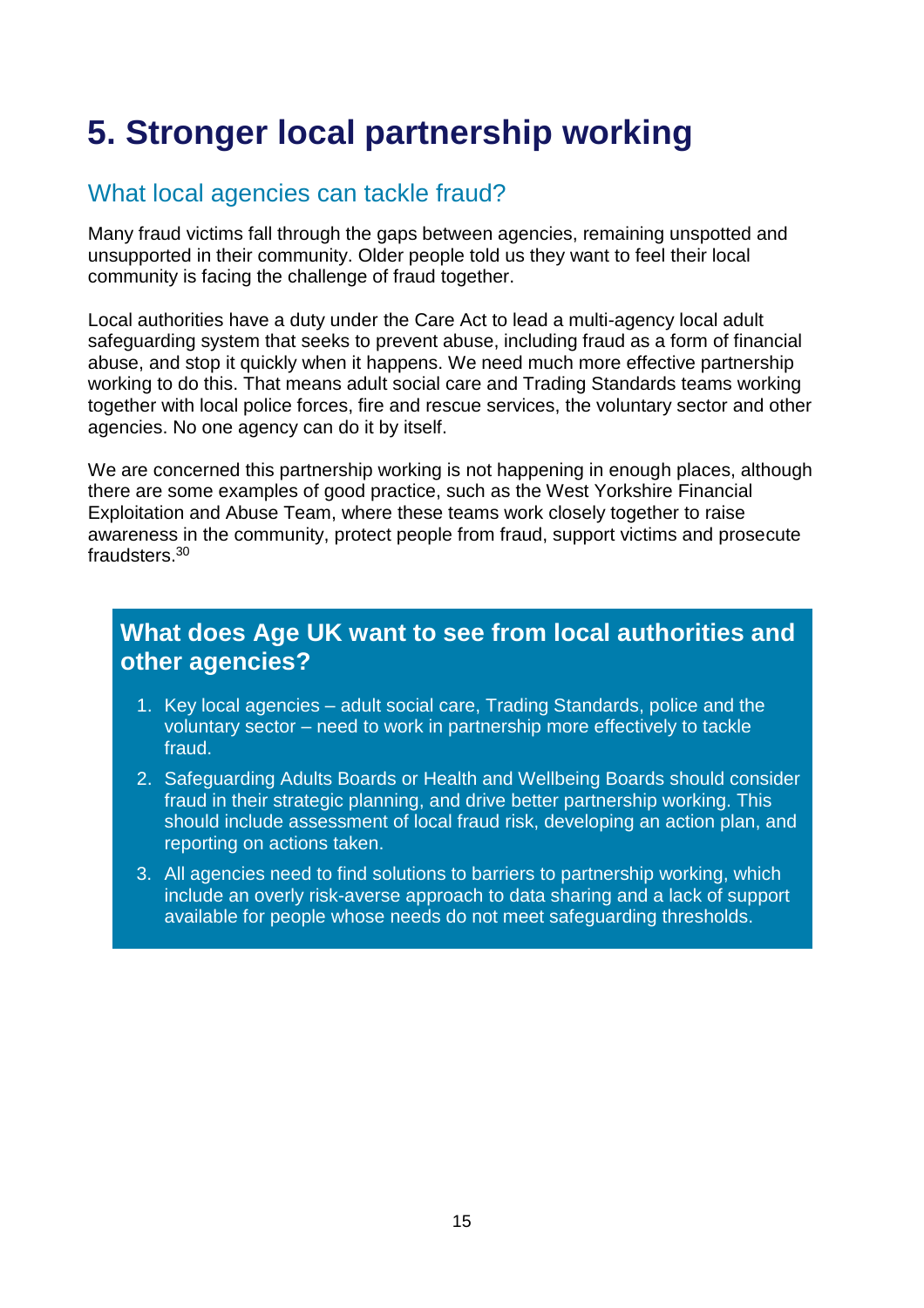# **6. Stronger government action**

### What role does the Government have?

Local authorities have a vital role in supporting and protecting fraud victims. They have responsibilities (through their Care Act and Trading Standards duties) to keep vulnerable adults safe from financial abuse, and important powers to take enforcement action against fraudsters.

However, the ongoing resource squeeze is damaging their ability to act. The National Audit Office (NAO) reported a 56 per cent reduction in Trading Standards officers between 2009 and 2016 – some services are down to just one qualified officer.<sup>31</sup> Recent analysis highlights a 50 per cent fall in Trading Standards spending in the last seven years.<sup>32</sup> In some areas, this fall has been higher than 60 per cent. <sup>33</sup> This means services, on average, now spend £1.87 – less than the price of a latte – per head every year.<sup>34</sup> Some have stopped tackling doorstep crimes or providing consumer advice.

More broadly, local authorities' overall income fell by 25 per cent in real terms between 2010/11 and 2015/16,<sup>35</sup> while the Care Quality Commission has reported that 81 per cent of councils reduced their spending on adult social care over the same period.<sup>36</sup> We are hugely concerned that local authorities' ability to provide care and support to vulnerable fraud victims is yet another victim of the crisis in care.

Northamptonshire County Council has now decided to stop all new non-statutory spending, adding to our worry that councils won't be able to carry out the preventive work that is needed to help older people who might be vulnerable to fraud and scams. The fact that other councils are expressing doubt about their capacity to fulfil their statutory responsibilities deepens our concerns.<sup>37</sup>

#### **Central Government must ensure that local authorities have enough resources to meet their safeguarding duties under the Care Act and other legal duties.**

While it is impossible to stop fraud altogether, the Government needs to be alert to the potential for fraud arising from policy change, such as the recently introduced Open Banking initiative. For example, reforms to private pensions ('freedom and choice') have been followed by a significant increase in pension fraud. Raising public awareness of pension and investment fraud is important but not enough by itself. The Government should promptly bring policy changes to enable pension providers to better prevent fraud taking place.

The Government also has a key role in co-ordinating different agencies, such as financial institutions and law enforcement, through the Joint Fraud Taskforce, and to track the scale of fraud and demonstrate progress made in tackling it.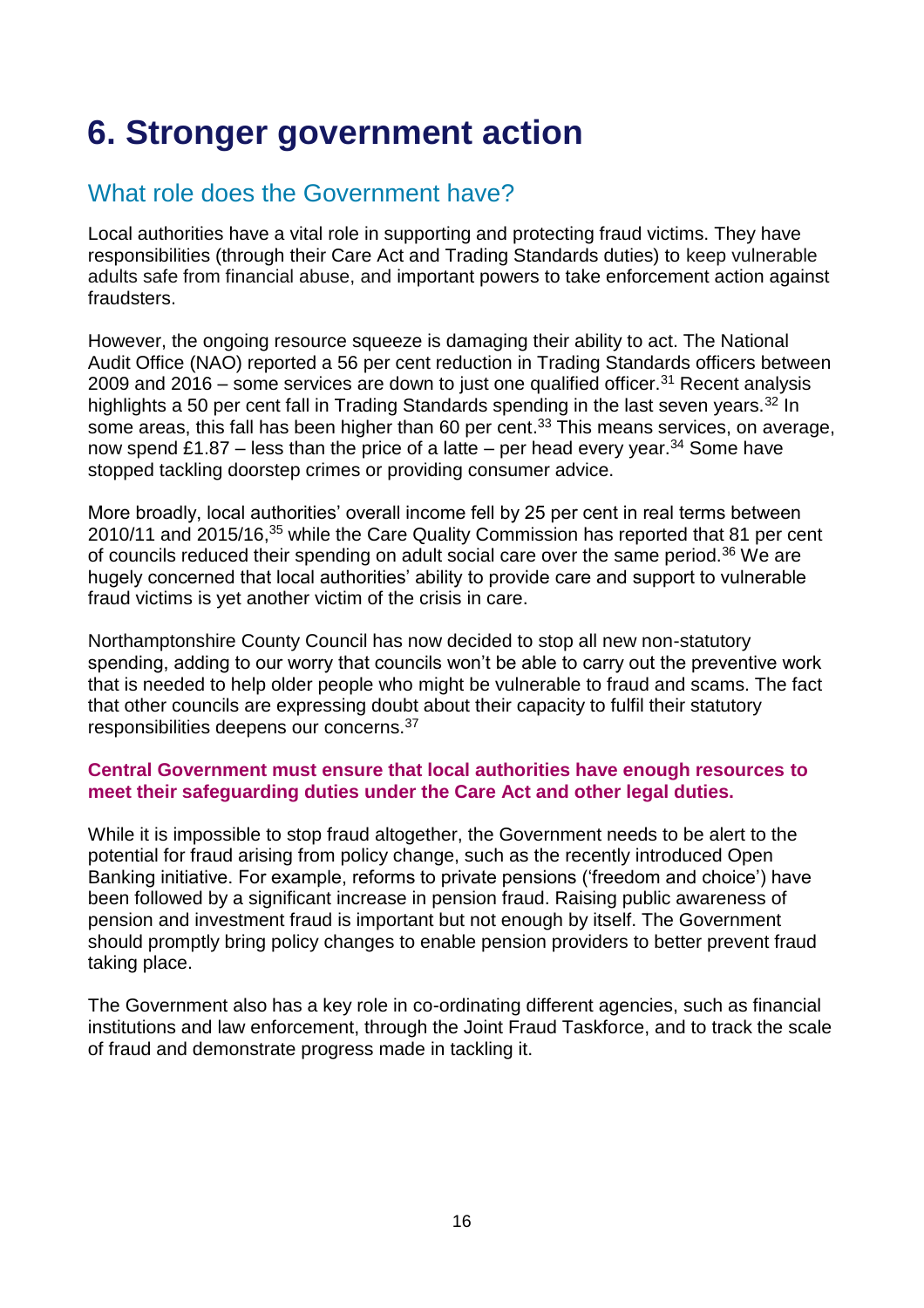### **What does Age UK want to see from the Government?**

- 1. The Government must ensure Trading Standards services have enough resources to keep vulnerable adults safe and take enforcement action against rogue traders. It should consider additional sources of funding, such as fines or a levy on businesses.
- 2. We fear local authorities have insufficient resources to discharge their safeguarding duties under the Care Act. The Government must ensure they have enough resources to do so, otherwise the legislation is meaningless.
- 3. The Government should quickly implement planned legislation to ban pensions cold calling, and widen the ban to cover calls relating to any kind of investment. It should monitor the impact of the ban and strengthen it if it is not protecting consumers.
- 4. We support the Work and Pensions Committee call for the Government to default consumers into receiving free and impartial guidance through the Pension Wise service.
- 5. The Government has to go beyond educating consumers; it should promptly enact plans to strengthen pension providers' ability to stop pension transfers going ahead when they suspect fraud.
- 6. The Government should re-introduce the annual national fraud indicator to monitor the scale of fraud and track progress in tackling it.